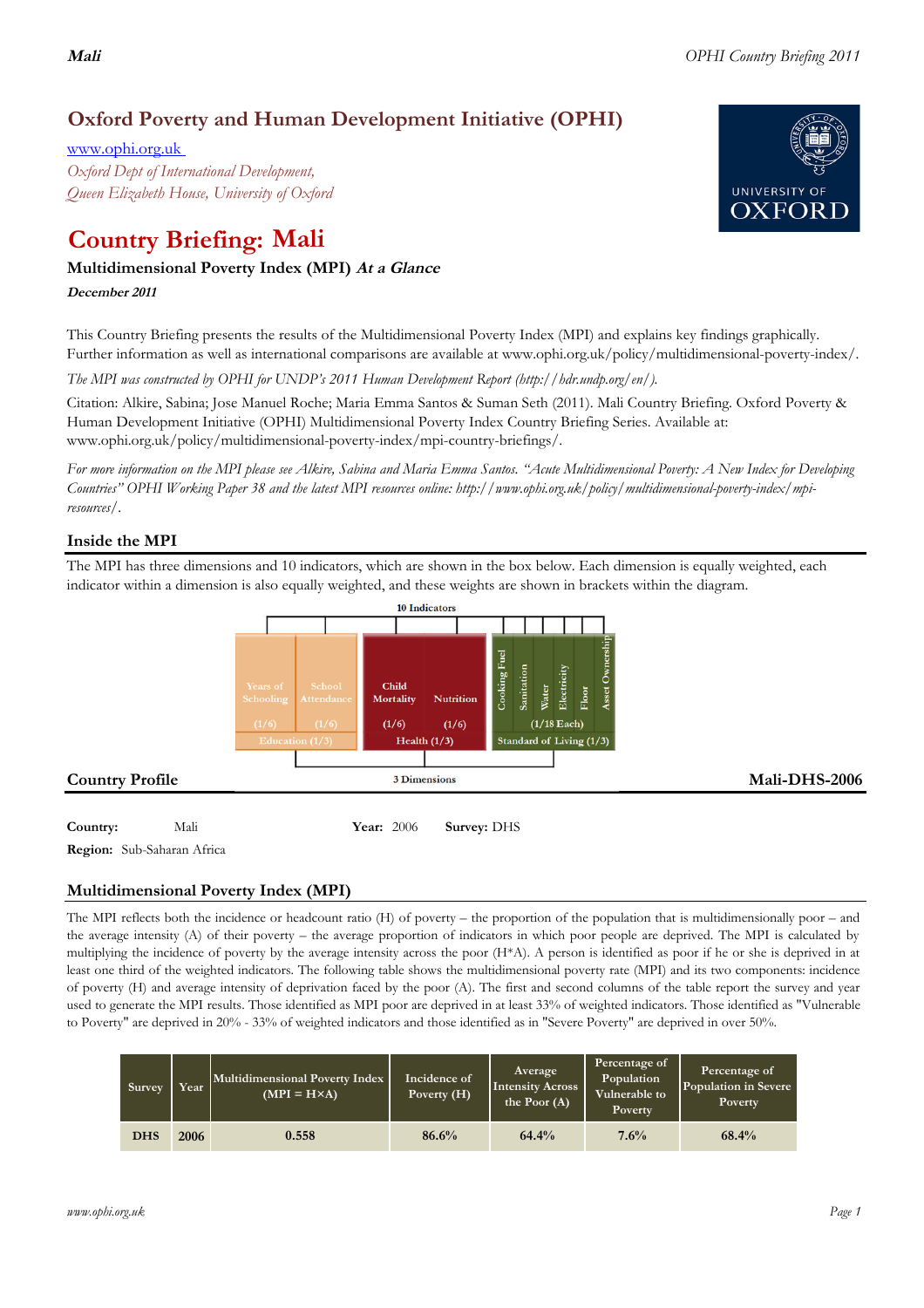## **Comparing the MPI with Other Poverty Measures**

Column chart A compares the poverty rate using the MPI with three other commonly used poverty measures. The height of the first column denotes the percentage of people who are MPI poor (also called the incidence or headcount ratio). The second and third columns denote the percentages of people who are poor according to the \$1.25 a day income poverty line and \$2.00 a day line, respectively. The final column denotes the percentage of people who are poor according to the national income poverty line. The table on the right-hand side reports various descriptive statistics for the country. The statistics shaded in khaki/olive are taken from the year closest to the year of the survey used to calculate the MPI. The year is provided below each column in chart A.



|                |                         | Summary                                                                                                                                                                                                          |                               |  |  |
|----------------|-------------------------|------------------------------------------------------------------------------------------------------------------------------------------------------------------------------------------------------------------|-------------------------------|--|--|
| erty Measures  |                         | Multidimensional Poverty Index<br>0.558                                                                                                                                                                          |                               |  |  |
|                |                         | Percentage of MPI Poor (H)                                                                                                                                                                                       | 86.6%                         |  |  |
| 77.1%          |                         | Average Intensity of Deprivation (A)                                                                                                                                                                             | 64.4%                         |  |  |
|                | 47.4%                   | Percentage of Income Poor (\$1.25 a day) <sup><math>\ddagger</math></sup><br>Percentage of Income Poor (\$2.00 a day) <sup><math>\bar{x}</math></sup><br>Percentage of Poor (National Poverty Line) <sup>#</sup> | $51.4\%$<br>$77.1\%$<br>47.4% |  |  |
|                |                         | Human Development Index 2011*                                                                                                                                                                                    | 0.359                         |  |  |
| US\$2 a day    | <b>National Poverty</b> | $HDI$ rank*                                                                                                                                                                                                      | 175                           |  |  |
| 2006           | Line<br>2006            | $HDI category*$                                                                                                                                                                                                  | Low                           |  |  |
| <b>Aeasure</b> |                         | $\pm$ The World Bank (2011). "World Development Indicators." Washington, DC.<br>* UNDP (2011). "Human Development Report", Statistical Table 1. New York.                                                        |                               |  |  |

e: For population figures and numbers of MPI poor people, consult the tables on OPHI's http://www.ophi.org.uk/policy/multidimensional-poverty-index/

#### **Comparing the MPI with Other Poverty Measures**

Column chart B shows the percentage of people who are MPI poor (also called the incidence or headcount) in the 109 developing countries analysed. The column denoting this country is dark, with other countries shown in light grey. The dark dots denote the percentage of people who are income poor according to the \$1.25 a day poverty line in each country. The graph above tells you the year this data comes from. Dots are only shown where the income data available is within three years of the MPI survey year.



**B. Headcounts of MPI Poor and \$1.25/day Poor**

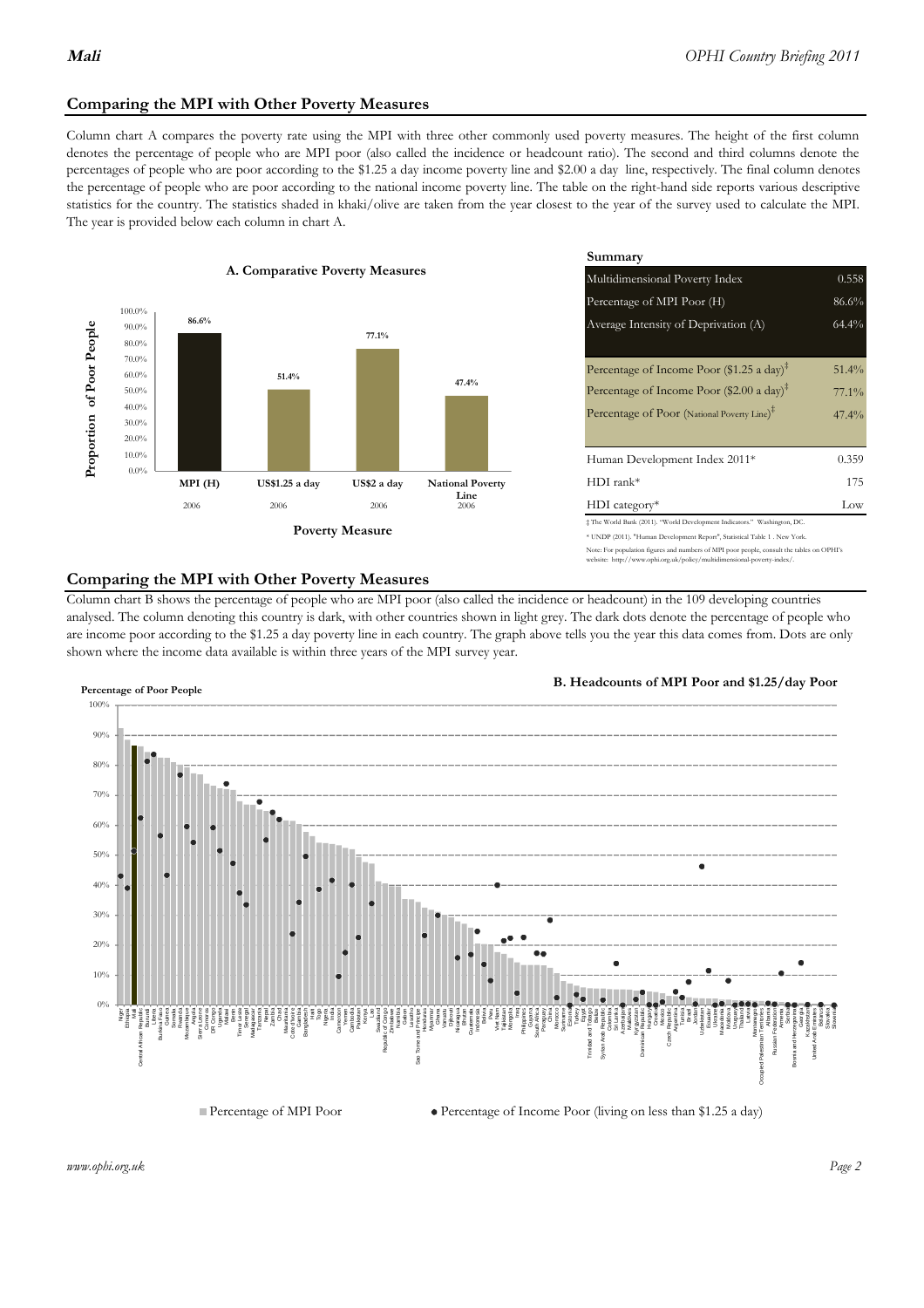#### **Incidence of Deprivation in Each of the MPI Indicators**

The MPI uses 10 indicators to measure poverty in three dimensions: education, health and living standards. The bar chart to the left reports the proportion of the population that is poor and deprived in each indicator. We do not include the deprivation of non-poor people. The spider diagram to the right compares the proportions of the population that are poor and deprived across different indicators. At the same time it compares the performance of rural areas and urban areas with that of the national aggregate. Patterns of deprivation may differ in rural and urban areas.







#### **Composition of the MPI**

The MPI can be broken down to see directly how much each indicator contributes to multidimensional poverty. The following figure shows the composition of the MPI using a pie chart. Each piece of the pie represents the percentage contribution of each indicator to the overall MPI of the country. The larger the slice of the pie chart, the bigger the weighted contribution of the indicator to overall poverty.

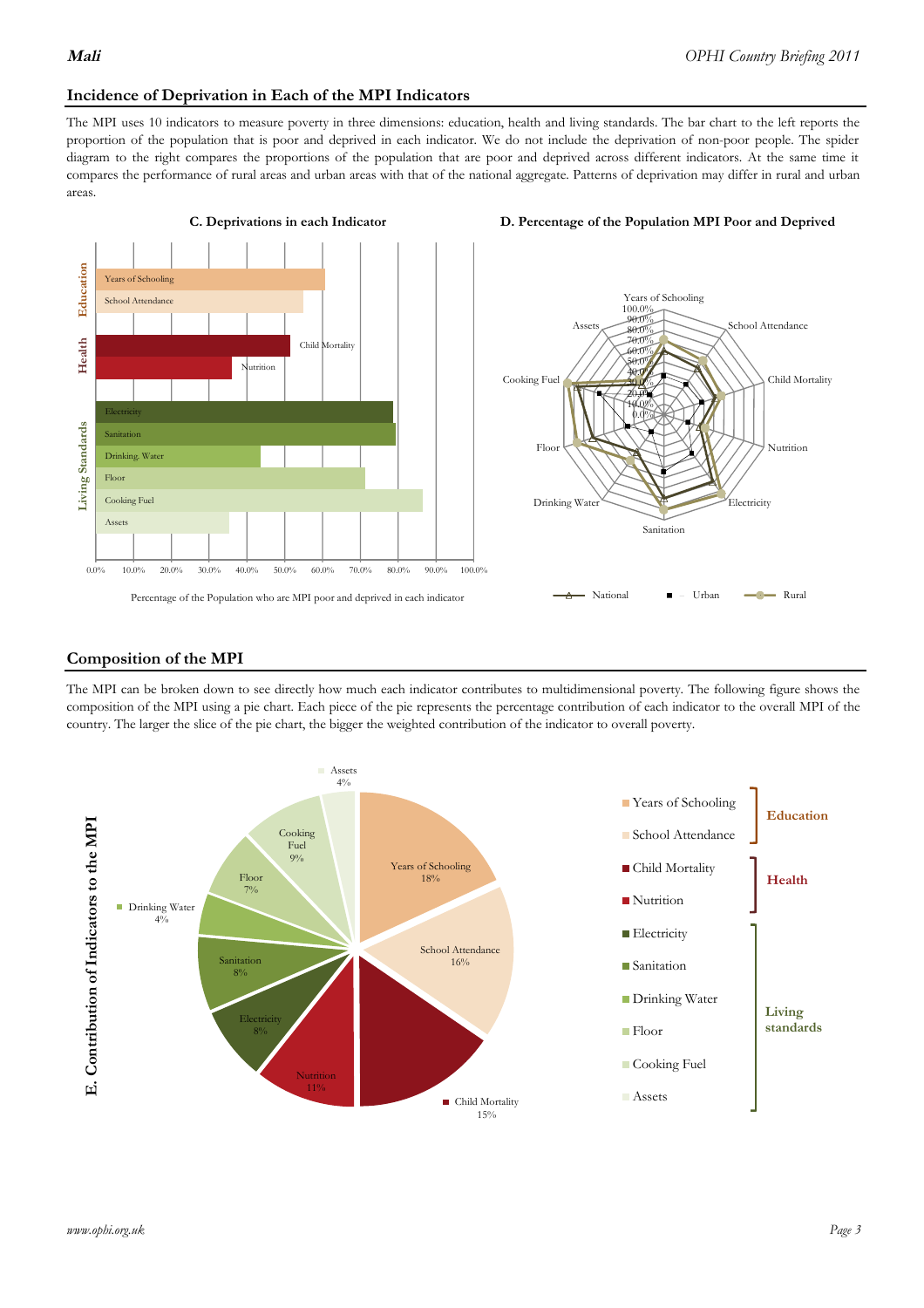# **Decomposition of MPI by Region**

The MPI can be decomposed by different population subgroups, then broken down by dimension, to show how the composition of poverty differs between different regions or groups. On the left-hand side of column chart F, the height of each of the three bars shows the level of MPI at the national level, for urban areas, and for rural areas, respectively. Inside each bar, different colours represent the contribution of different weighted indicators to the overall MPI. On the right-hand side of column chart F, the colours inside each bar denote the percentage contribution of each indicator to the overall MPI, and all bars add up to 100%. This enables an immediate visual comparison of the composition of poverty across regions.





## **Intensity of Multidimensional Poverty**

Recall that i) a person is considered poor if they are deprived in at least one third of the weighted indicators and ii) the intensity of poverty denotes the proportion of indicators in which they are deprived. A person who is deprived in 100% of the indicators has a greater intensity of poverty than someone deprived in 40%. The following figures show the percentage of MPI poor people who experience different intensities of poverty. The pie chart below breaks the poor population into seven groups based on the intensity of their poverty. For example, the first slice shows deprivation intensities of greater than 33% but strictly less than 40%. It shows the proportion of poor people whose intensity (the percentage of indicators in which they are deprived) falls into each group. The column chart H reports the proportion of the population in a country that is poor in that percentage of indicators or more. For example, the number over the 40% bar represents the percentage of people who are deprived in 40% or more indicators.



**G. Intensity of Deprivation Among MPI Poor**



Intensity of Poverty